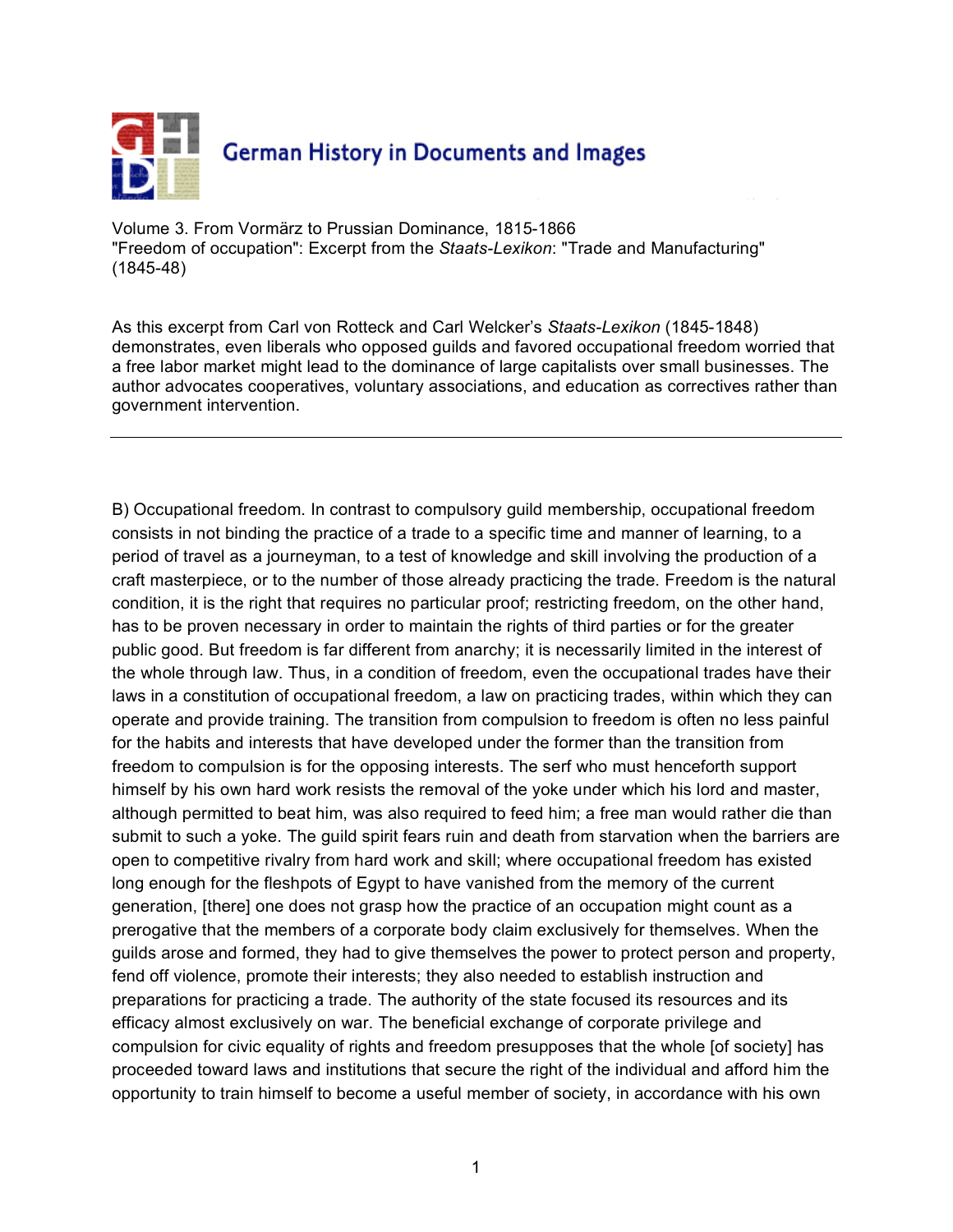talents and capabilities. – After the abolition of compulsory guild membership, the state's regulations remain, whereby the dangers that can arise among some occupational trades through ineptitude or negligence with regard to the health, life, and property of citizens are meant to be prevented; likewise with concern for the regular operation of those trades that supply society with indispensable goods, especially foodstuffs. Furthermore, everyone will be required to specify which occupation, one or several, he wants to pursue, and the means to this end is a trade license (patent) that is obtained for a year or longer. The fee that is instituted for the patent simultaneously serves as a trade tax, yet not exclusively, since it would be unjust to tax the smaller tradesmen as much as the bigger ones. Therefore, the assessments for a trade license should not only differ according to the number of souls residing in the respective cities, so that an additional increment should also be paid when there is a move from one of the smaller cities to one of the larger ones, but the estimate should also be appraised moderately out of consideration for the small business, and a proportional taxation can be additionally determined according to the scope of the business establishment, whereby the number of assistants [journeymen], the [size of the] premises, the working capital, etc., serve as criteria. There should no longer be any compulsory regulations regarding the manner and duration of preparation [for a trade]; this should be left up to an open agreement between the parents and guardians of the apprentice and the master craftsman, and no kind of certificate shall be demanded regarding the manner in which the trade was learned. There is just as little reason to have compulsory regulations for the additional training of journeymen, namely with respect to traveling [between the apprenticeship and becoming a master]; the need to attend to one's own advancement provides a strong incentive for acquiring knowledge and skills in the most appropriate manner. In contrast, those who want to obtain a patent can freely submit to an examination whose successful completion recommends them to the public; but an examination will be called for in those trades whose inept practice could easily cause great harm, e.g., among pharmacists, dyers, blacksmiths, building craftsmen, chimneysweeps and the like. – In most cases, the transition from one trade to another should be linked to no other requirement than obtaining a patent. In most countries where occupational freedom has more or less been implemented, the practice of some trades is made dependent upon a concession, i.e., upon approval from an office of the state, as with operating book printeries, bookstores, public houses and the like. – The concessionary system can only be defended for a few trades, and only when things proceed according to firm principles that rest on the true public interest. It becomes absolutely reprehensible and leads to abuses much more alarming than those of the guild system – not just in economic, but also in political and moral respects – when it is extended to a greater number of occupations and used by the police state as a means to give preference to favorites, to punish honest, independent men and to make them unhappy, together with their families. If we had to choose between retaining the guilds with their compulsion and an occupational code based on the concessionary system, we would safely give preference to the former as the lesser evil. In general, occupational freedom will prove its advantages only in those states where free state institutions exist, under which human activites can proceed unhindered and associations can go about promoting common interests. But where police power is accustomed to dominating and regulating everything, [there] it will be dangerous to give up authorized corporate bodies even if, in other respects, they are no longer achieving their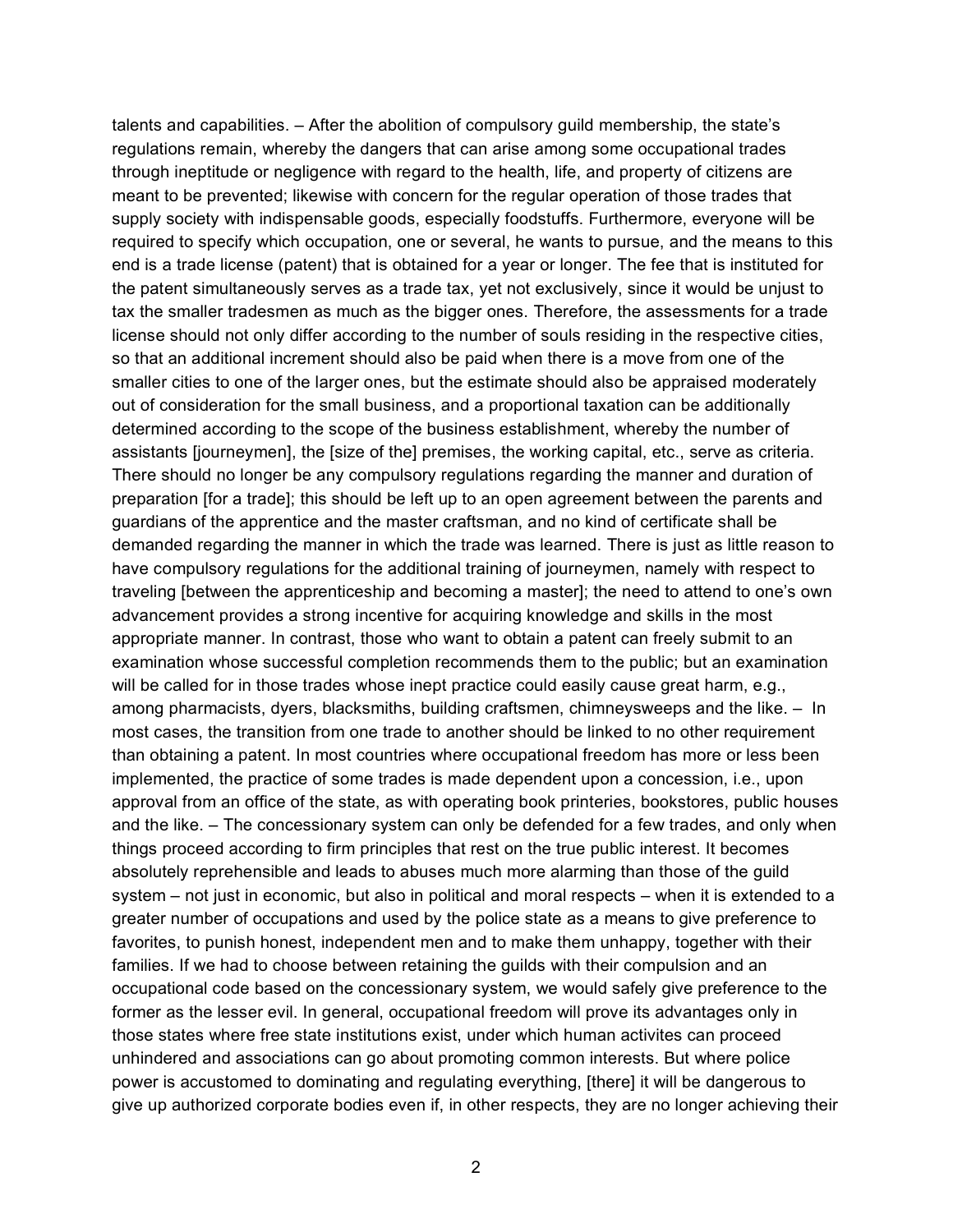good purpose, for otherwise the individual, bereft of his last protection, is abandoned to the mercy of the all-powerful police. In the transition from compulsory guild membership to occupational freedom, hard-earned rights should be respected, e.g., reimbursing the owners of salable master craftsman's rights, according to the just price in the closed occupation at the time of its abolition. Reimbursements like this should initially be taken from the guild's assets and, where this proves insufficient, from local governments, which will have to raise the funds either through a levy on all members or through contributions from the new people practicing the trade. Thus, e.g., in 1810 the city of Breslau redeemed the real [masters'] rights with a sum of 1,165,320 thalers. The debts of the guilds should also be cancelled and assumed by the state that is in charge of the [guilds'] abolition, as in 1822 in Nassau, where the sum amounted to 8836 fl. Additional transitional measures for assuaging intense anxieties might include initially not freeing all, but just a few guild trades, those about which there are the fewest concerns; and the other trades, those in which a great rush would have to be managed in the initial period, should be open at first to only a limited number of new applicants per year. In Paris, e.g., the number of butcher shops was limited, and the Chamber hearings of 1822 showed that it cost 100,000 francs or more to pay for a butcher's license. This monopoly demonstrably inflated meat prices almost twofold and, together with the octopi,<sup>\*</sup> had the effect of reducing meat consumption by a third. In 1825 it was decided that from 1828 onward the number of butcher shops should be increased by up to 100 annually with new concessions. The conditions for granting these [concessions] were the ability to demonstrate proper knowledge of the trade and a security deposit of 3000 francs; whoever shuts down the business for three days in a row should be deprived of the concession for half a year. Occupational freedom is best suited to reestablishing the natural relationship of supply to demand destroyed by compulsory guilds. Competition expands where the opportunity for sales increases, or because products are perfected and prices become cheaper, and it can be extended even further through increased work and skill; it is more easily reduced where the tradesman is not confined to his craft but can easily shift to other kinds of business the moment his own no longer supports him. Anxiety about movement between occupations as a result of abolishing compulsory guilds is not justified to an extent greater than among the guilds themselves, where the existing number of master craftsmen, as experience shows, can likewise become too large as soon as individuals with a great deal of capital and lots of journeyman assistants exploit the trust they have won from consumers through their skill, or as soon as manufacturing has taken over trade goods previously produced as crafts and had them sold to the public. Indeed, statistics have shown that in countries with occupational freedom the number of those engaged in trade in most branches is not only not larger, but frequently smaller in relation to the total population than in those countries that are still clinging to guild institutions. These [countries] are also – as already mentioned above – by no means better suited (by virtue of their regulations on apprenticeships, journeymen's travels, and craft masterpieces) to guarantee capable training, and, therefore, fears that the occupational trades could fall into decline as a result of abolition [of compulsory guilds] are unfounded. [Jean-Antoine] Chaptal, a man with thorough knowledge of the subject, says that since the abolition of the guilds all of France's branches of industry have been making

 $\overline{a}$ 

<sup>∗</sup> State-imposed tax on foodstuffs – trans.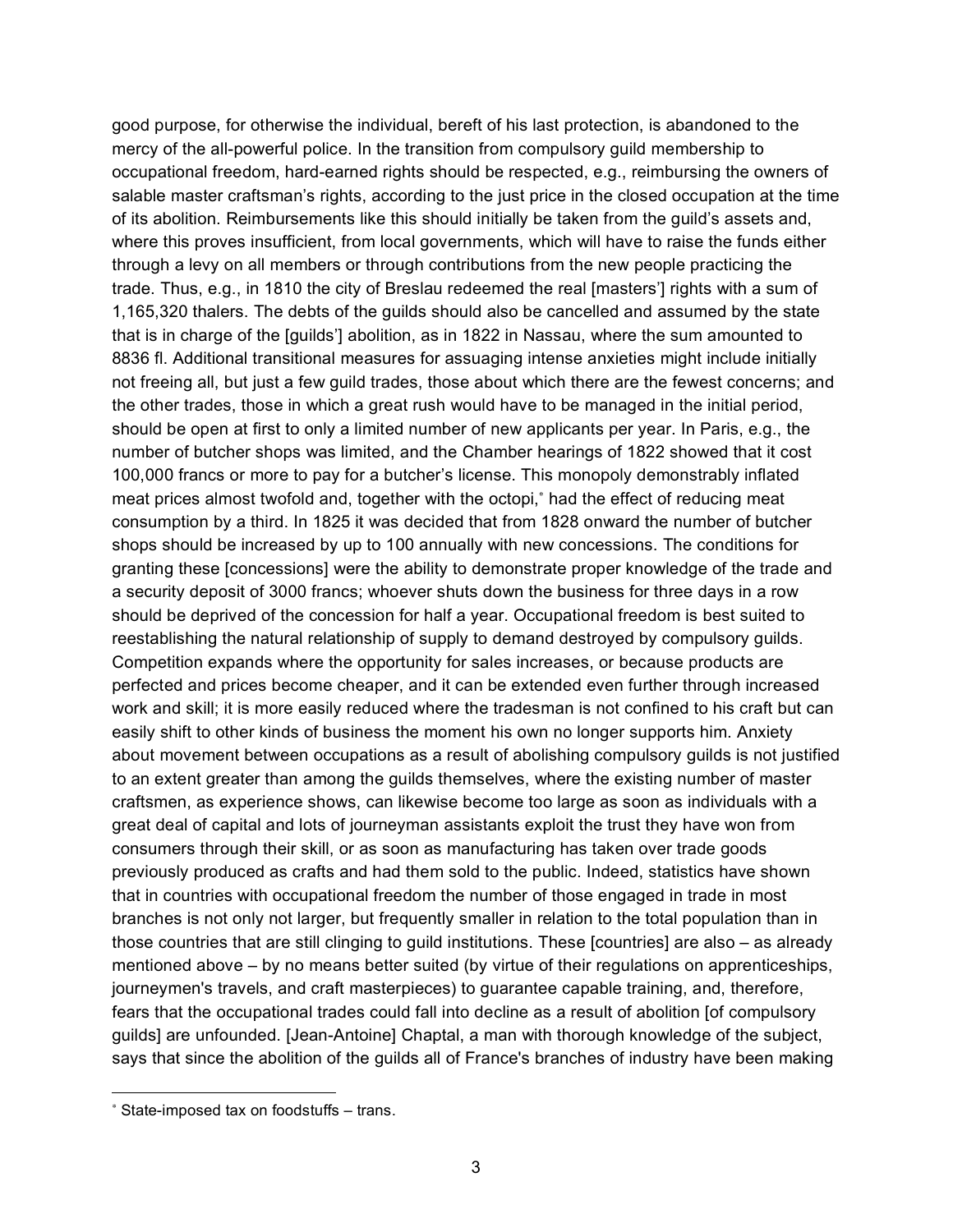progress, and in free competition, in the necessity of job- and knowledge-based training, lies a stronger incentive to capable training than in the old [system of] dawdling along. Inventiveness is awoken by the general spirit of competition, whereas the guilds often lay obstacles in its path. [Jean-Baptiste] Say, for example, recounts that James Watt established a small workshop in 1756; the guilds raised objections and wanted to close the workshop, so the university intervened, appointed Watt as its engineer, and gave him a place for his work. [Aime] Argand, the inventor of the lamps named after him, had to struggle with the tinsmiths and locksmiths who claimed exclusive rights to the manufacture of lamps and sued the "bungler"\* in parliament. [François Richard] Lenoir, a famous manufacturer of mathematical and physical instruments, once made a small oven in order to cast metal for his models; the founders' guild destroyed the oven, and Lenoir had to turn to the king for permission to produce them again. Ultimately, the suppression of small entrepreneurs by big ones is not the result of abolishing compulsory guild membership, for complaints about this have not grown any less audible where guilds continue to exist alongside major industry. Technological progress and the application of large amounts of capital to manufacturing establishments is leading to changes in occupational relations that cannot be averted by guild institutions, provided that a country does not want to cut itself off from a new source of welfare and power, the products of which will then flow in from other countries and show up in trade. But occupational freedom certainly does facilitate the ways and means for small businesses to follow those changes and hold their own alongside them. Trades of a purely local nature, such as the building trades, butchering, baking, and painting have a field that manufacturing cannot take away from them. Other trades survive along with them because the manufacturer is not attuned to the taste and inclinations of the individual, does not perform the final steps necessary for the immediate use of his products, and is also incapable of repairs. Therefore, there will still always be – regardless of the factory manufacture of wood and metal products, watches, and the like – work for watchmakers, locksmiths, gunsmiths, and joiners. Finally, there are also crafts that, while having to cede a portion of their products to manufacturing, can use their greater skills to supply far better products that guarantee them ample compensation and secure their existence. – It was mentioned at the beginning that freedom is not equivalent to isolation. After the abolition of a caste-like type of association founded on compulsion, one that no longer fits into the organism of the modern state and no longer achieves the aims put forth at the time of its establishment and development, the need for cooperation, paired with insight and common spirit, will be in a position to found free occupational trade associations. Such an association can comprise several occupational trades that complement or relate to each other. It will contribute to establishments and institutions for good preparation and further training, in other words, to the introduction of trade schools, to the purchase of publications and models; it will supervise the treatment and instruction of apprentices, traveling journeymen, and members who are sick, poor, and unable to work; it will support their members' widows and orphans, represent their interests before local government and public authorities. At the same time, these kinds of associations would also include elements leading toward further developments in labor relations, toward an organization of labor, as opposed to the disadvantages of the war of all against all and the overpowering

 $\overline{a}$ 

<sup>∗</sup> Referring to a non-guild member – trans.